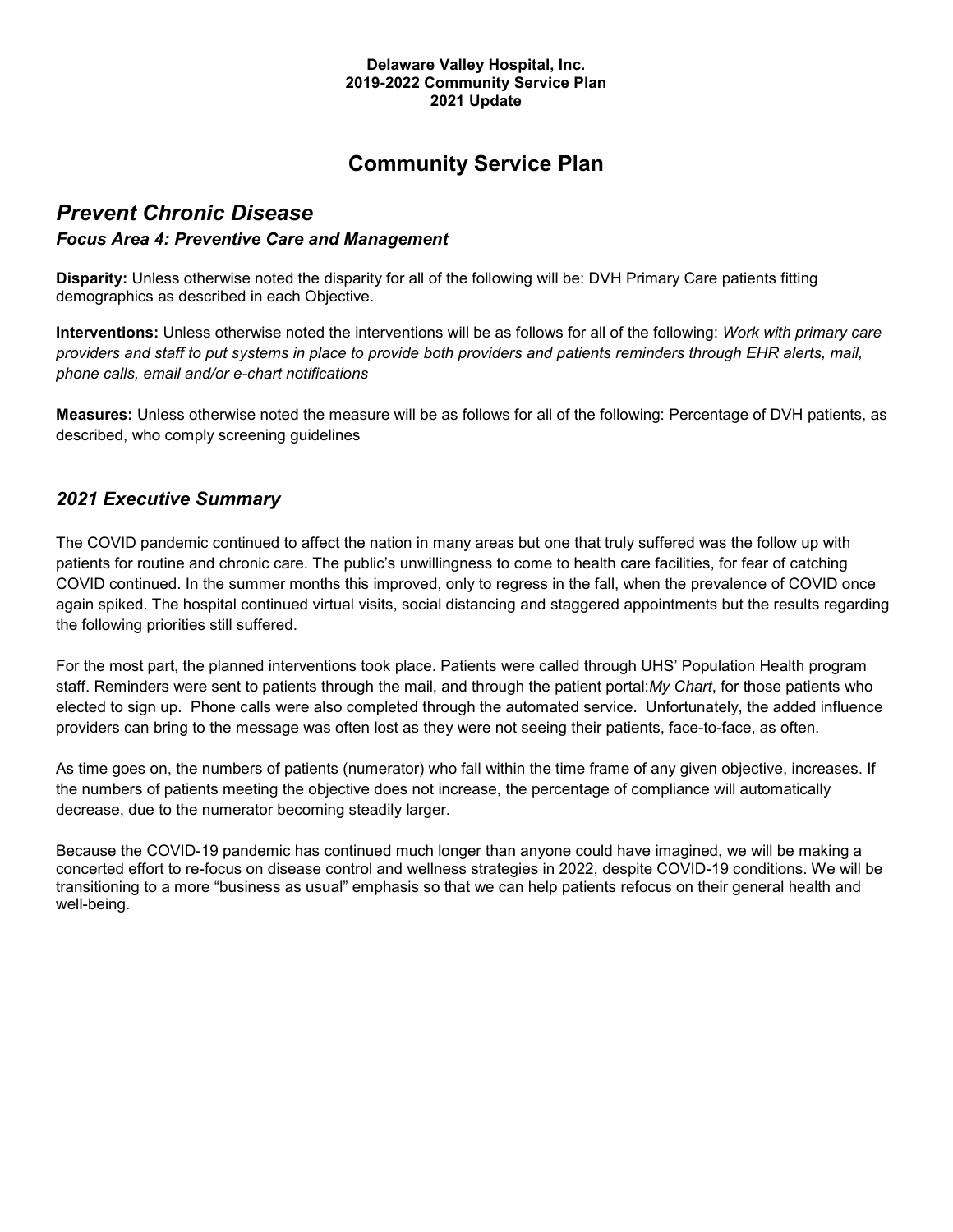### **Community Service Plan Metrics- 2019-2021**

|                                                                                                | Goal % | <b>Actual %</b> | <b>Improvement Strategies</b>                                                        |
|------------------------------------------------------------------------------------------------|--------|-----------------|--------------------------------------------------------------------------------------|
| <b>Goal 4.1 Increase Cancer Screening rates</b>                                                |        |                 | Because COVID-19 pandemic has                                                        |
| 4.1.1 Objective: DVH patients, who had an                                                      |        |                 | continued much longer than anyone                                                    |
| interaction with DVH within the last two years,                                                |        |                 | could have imagined, we will be making a                                             |
| and are between the ages of 50-75 have had                                                     |        |                 | concerted effort to re-focus on disease                                              |
| appropriate colorectal screening.                                                              |        |                 | control in 2022, despite COVID-19                                                    |
|                                                                                                |        |                 | conditions.                                                                          |
| 2019                                                                                           | 70     | 64.4            |                                                                                      |
| 2020                                                                                           | 68     | 47              |                                                                                      |
| 2021                                                                                           | 47     | 41              |                                                                                      |
|                                                                                                |        |                 |                                                                                      |
| Goal 4.3 Promote evidence-based care to                                                        |        |                 | Because COVID-19 pandemic has                                                        |
| prevent and manage chronic diseases                                                            |        |                 | continued much longer than anyone                                                    |
| including asthma, arthritis, cardiovascular                                                    |        |                 | could have imagined, we will be making a                                             |
| disease, diabetes and prediabetes and                                                          |        |                 | concerted effort to re-focus on wellness                                             |
| obesity.                                                                                       |        |                 | strategies in 2022, despite COVID-19                                                 |
| 4.3.1 Objective: DVH patients, between the ages                                                |        |                 | conditions.                                                                          |
| of 50-85 have had an annual well care visit.                                                   |        |                 |                                                                                      |
| 2019                                                                                           | 50     | 36.5            |                                                                                      |
| 2020                                                                                           | 50     | 25.5            |                                                                                      |
| 2021                                                                                           | 50     | 26              |                                                                                      |
|                                                                                                |        |                 |                                                                                      |
| 4.3.2 Objective: DVH patients, between the ages                                                |        |                 | Although the metric was met for 2021,                                                |
| of 18-85 who have been diagnosed with                                                          |        |                 | we will continue to focus on blood                                                   |
| hypertension, have had their blood pressure                                                    |        |                 | pressure control in 2022.                                                            |
| adequately controlled (<140/90).                                                               |        |                 |                                                                                      |
| 2019                                                                                           | 71     | 71.7            |                                                                                      |
| 2020                                                                                           | 72.5   | 76              |                                                                                      |
| 2021                                                                                           | 66     | 72              |                                                                                      |
|                                                                                                |        |                 |                                                                                      |
| 4.3.3 Objective: DVH patients, 18-75 years of                                                  |        |                 | Because COVID-19 pandemic has                                                        |
| age, with diabetes, will have had HbA1c testing<br>within a year and the result will be <8.0%. |        |                 | continued much longer than anyone                                                    |
|                                                                                                |        |                 | could have imagined, we will be making a<br>concerted effort to re-focus on wellness |
|                                                                                                |        |                 | strategies in 2022, despite COVID-19                                                 |
|                                                                                                |        |                 | conditions.                                                                          |
| 2019                                                                                           | 67.2   | 69.9            |                                                                                      |
| 2020                                                                                           | 67.2   | 24              |                                                                                      |
| 2021                                                                                           | 71     | 23              |                                                                                      |
|                                                                                                |        |                 |                                                                                      |
| 4.3.4 Objective: Prescriptions, written for the                                                |        |                 | This metric has consistently been either                                             |
| chronic conditions of patients who have had any                                                |        |                 | met or very nearly met throughout the                                                |
| interaction with DVH within the last 2 years, will                                             |        |                 | UHS system. Therefore, the UHS system                                                |
| be written for a 90 day supply. Medication types                                               |        |                 | is dropping this metric in 2022.                                                     |
| included in the measure: ACE inhibitor/ARB                                                     |        |                 |                                                                                      |
| medications, diabetes, beta-blocker, high and                                                  |        |                 |                                                                                      |
| moderate and low intensity statin medications.                                                 |        |                 |                                                                                      |
| 2019                                                                                           | 72     | 72.6            |                                                                                      |
| 2020                                                                                           | 72     | 70.7            |                                                                                      |
| 2021                                                                                           | 72     | 74              |                                                                                      |
|                                                                                                |        |                 |                                                                                      |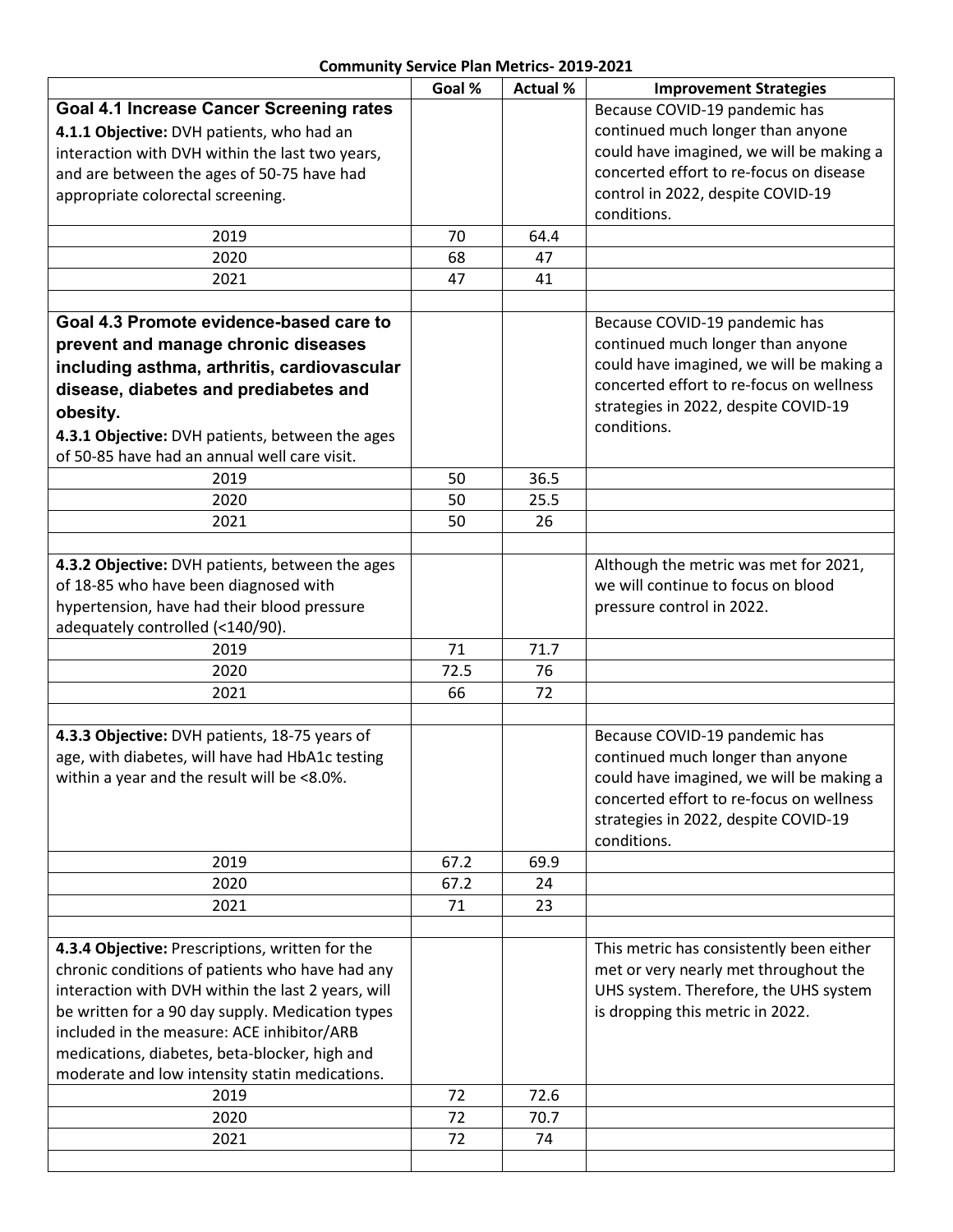### **Goal 4.4 In the community setting, improve self-management skills for individuals with chronic diseases, including asthma, arthritis, cardiovascular disease, diabetes and prediabetes and obesity.**

**4.4.1 Objective:** A healthcare provider or human service agency will have referred more participants to the Chronic Disease Self- Management Workshop. **Disparity:** Community members with chronic disease

**4.4.2 Objective:** Access to Chronic Disease Self-Management Workshops will continue.

## *2021 Executive Summary*

The continued COVID pandemic wreaked havoc across the nation in many areas but one that greatly suffered was in our ability to deliver wellness programming. Due to social distancing constraints, in-person classes were not feasible, or even prudent. Many in our area either do not have access to a computer and/or the internet or find the service too costly or are not computer literate. This is especially true of our older residents who are generally the patients who benefit from this intervention, so virtual classes were also unrealistic. We lost a certified trainer in 2020 and another in 2021. This left the hospital with just one trainer. It had been a struggle to find enough participants to make this a valuable program already – (supposed to have at least 8-10) and the COVID pandemic just added to these struggles. The decision was made to no longer offer these classes. We consistently had too few attendees for the amount of resources it took to give these workshops. However, the Rural Health Network of South Central NY still offers these classes and we forward this information along to our providers, social worker and patient care coordinator to share with patients who may benefit from the program.

In 2020, the decision was made to focus our efforts on moving our community toward becoming an Age Friendly community, which should be much more impactful in improving the health and well-being for residents of all ages.

# **Promote Well-Being and Prevent Mental and Substance Use Disorders** *Focus Area 1: Promote Well-Being*

#### **Goal 1.1: Strengthen opportunities to build well-being and resilience across the lifespan**

**1.1.1 Objective:** By December 31, 2020 at least one community within the DVH service area will be actively working to become an age-friendly community.

**Interventions:** Build community wealth by serving as the catalyst to create inclusive, healthy public spaces and intergenerational socialization opportunities

*2021 Update:* Although the pandemic cut into much of what we wanted to do, working with the Walton Chamber of Commerce, the community's Veterans' Plaza was better utilized for a variety of activities. These included open-air concerts, farmer's market, and the Walk for Hunger. The Plaza is part of the community's flood mitigation project. In addition, the hospital's Community Relations Director wrote a grant for the Chamber to commission a street scape plan that would benefit merchants and the public by making an attractive and walkable main street. That project was funded and the plan is being developed by the county's landscape architect. The Director also spearheaded the project to purchase and plant appropriate evergreens in decorative barrels along the main street and near other businesses that can be used to make the street more inviting all year and especially during the holidays. These activities are small steps toward creating opportunities for residents to socialize, and walk in an attractive, inviting environment.

*Objective 1.1.2* Increase accessibility of physical environment by 5% (baseline to be set in 2020)

**Intervention:** Develop consensus on development of Water Street through flood mitigation project and other funding